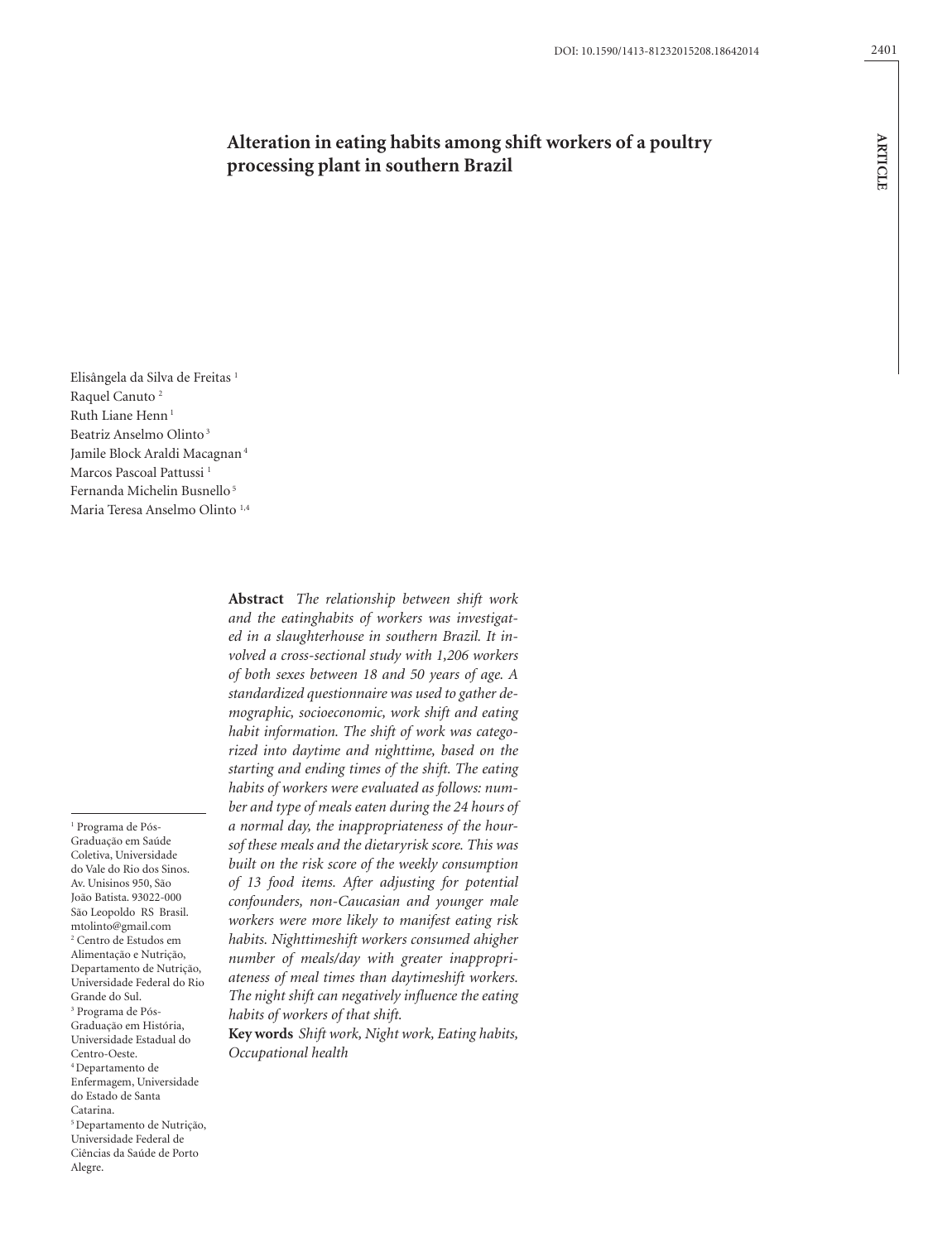## **Introduction**

A new organizational paradigm for production in the twentieth century has been formed in the West since the early 1970s.Industrial production, which had until then been organized for mass production in accordance with the Taylor model of Scientific Management, was supplanted by a more flexible model of production, known as the Toyotism model<sup>1</sup>. This flexibility in the production process included concepts related to work versatility, decentralization and service outsourcing, as well as working hours, shifts and how the time a person has spent workingis distributed over theirlifetime<sup>2</sup>.

In this context, at the beginning of the twentieth century, the workplace began to experience a process known as job insecurity, which was understood to involve instability and working conditions as well as the objective and subjective effects that these had on the lives of individuals and groups<sup>2</sup>. Within the framework established over recent decades, the pace of these new economic processes have required industries to function beyond normal daily working hours and so-called working days. Their employees are spread between shifts, that function 24 hours a day3 . Although each company has its own way of organizing work timetables and routines, at the moment, shift work is defined as that which is performed out of normal working hours (which start at 8am or 9am; ending at 5pm or 6pm) or, even, as work that is performed continually for 24 hours by rotating work teams<sup>4</sup>.

The scientific literature suggests that shift work can influence the risk of developing chronic, non-communicable diseases (NCDs) including: obesity, cariovascular diseases, metabolic syndromes and cancer<sup>5-10</sup>. The behavioral factors involved in the development of these disorders include lack of sleep, smoking, the consumption of alchoholic stimulants and changes in the food consumed by these workers<sup>11</sup>. Some international studies show that shift work can affect the nutritional quality of a person's diet, as well as the frequency with which they consume certain foods (snacks, sweets, coffee)12-18. Concomitantly, an increase in the number of meals consumed, in particular snacks, or even skipping any main meal, has been indicated as a risk factor for diabetes mellitus<sup>19</sup>.

Meanwhile, in Brazil, studies on eating habits among shift workers are still scarce<sup>20,21</sup>. Furthermore, the eating habits of workers can vary according to the type of activity they perform, so that further studies are required to investigate different scenarios so as to better understand this relationship. Thus, the aim of this study is to investigate the influence that shift work has on the eating habits of workers at a slaughterhouse in southern Brazil.

## **Methods**

A cross-sectional study was conducted using a sample of 1,206 workers, aged between 18 and 50 years old, of both sexes, from a refrigerated slaughterhouse in southern Brazil, This company was selected for reasons of convenience, and the interviews were conducted between January and May 2010 in the workers' own homes. This paper is part of the study "The relationship between shift work and excess weight and metabolic syndrome among workers at a poultry slaughterhouse in southern Brazil."

The size of the sample was calculated for the broader study (outcome of obesity and shift work exposure) based on the following assumptions: 95% confidence level; 80% statistical power, non-exposure ratio: exposure of 1:2 with a 1.30 risk ratio.The sample size was increased by 10% to compensate for possible losses or rejections, with 1,125 employees being required. Those considered to be vulnerable were nighttime shift workers; daytime shift workers were considered to be non-vulnerable. Pregnant women and employees who had not been to work for more than ten days during the research period were excluded from the survey.

This company employs 2,645 male and female workers, who live in the same municipality where the company's headquarters are based, or in the other six neighboring municipalities. For logistical reasons, such as distance and urban area location, all employees residing in the municipality where the company is based and in the two closest municipalities who work in the evisceration, gutting room and thermal processing sectors, were included in the study  $(n = 1.270)$ . In all, there was a total of 64 losses and rejections, which left 1,206 workers to participate in the analyses. For the purpose of this study, a calculation was made of the a posteriori sampling power for the outcome of eating habit risk factors, the current sample size being capable of detecting differences of 30% between the vulnerable and non-vulnerable sections, with a power of 80. In the investigation involving demographic, socio-economic, work shift and eating habit char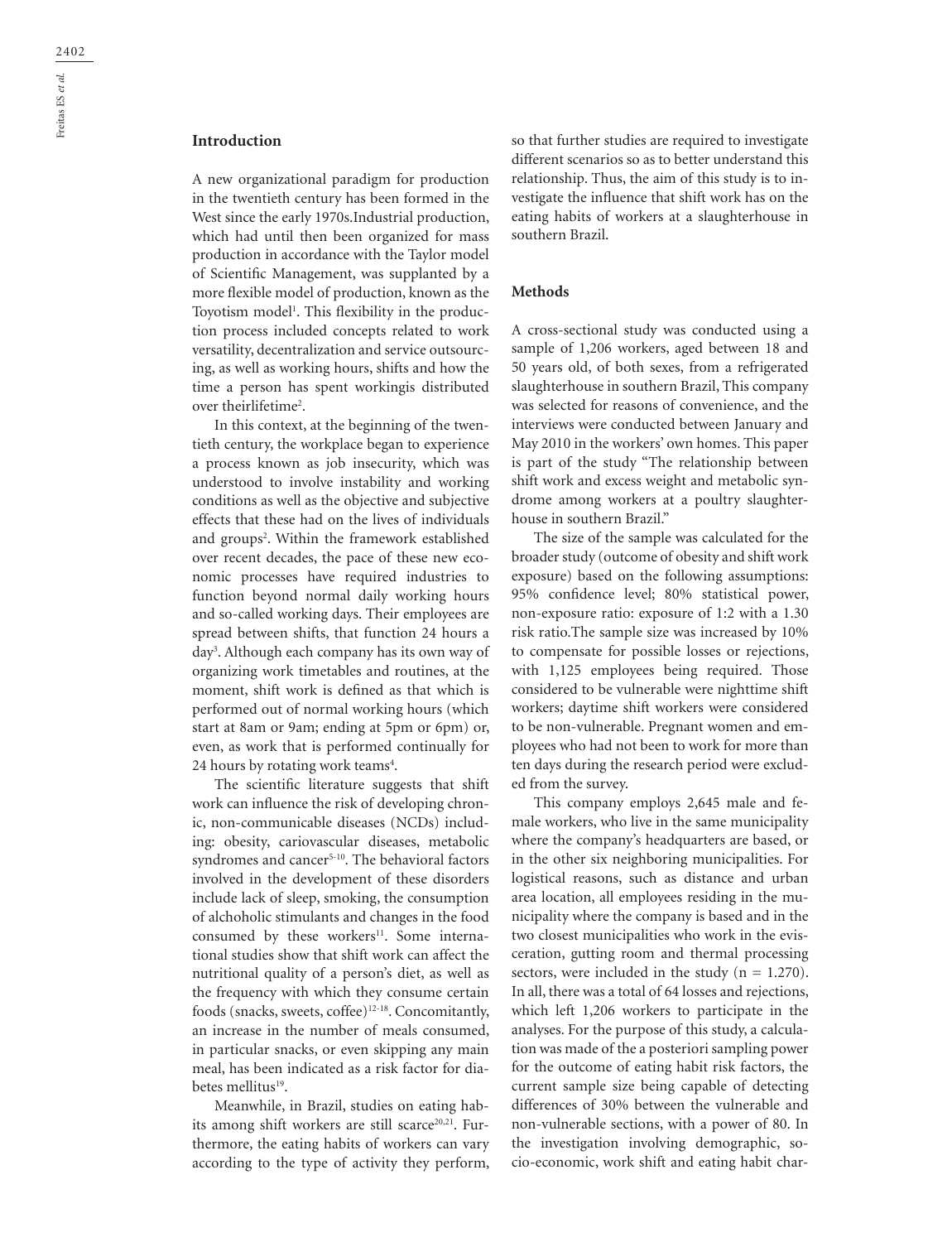acteristics, a standard pre-codified and pre-tested questionnaire was used.

The demographic and socio-economic variables investigated were as follows: age, registered for each full year and divided into quintiles; skin color, as described by the interviewee and classified as Caucasian and non-Caucasian; marital status, as informed by the interviewee and categorized as being with a partner and without a partner; education, relevant to full years of study and classified as: first to fourth grade, fifth to eighth grade, incomplete secondary education, completed secondary or higher education; per capita family income, based on information provided about the income of each family member during the previous month and classified into quartiles.

Work shifts were classified as daytime and nighttime, in that vulnerable workers were considered to be those who spent more than 90% of their working time in night/early morning shifts (nighttime shift workers), in other words, those who begin their working day at 5pm. Non-vulnerable workers were those working daytime shifts who began their working day at 6am. The company's working hours are fixed, totaling 44 working hours per week with one day off, either on Saturday or Sunday.

Eating habits were classified as follows: the number and types of meals consumed during one typical working day; a rating system was established for dietary risk factors based on a person's normal weekly food consumption.

Information was collected about the meals and snacks consumed by the workers during a normal day (breakfast, morning snack, lunch, afternoon snack and nighttime snack), together with meal times. Based on this information, a classification was made of the number of meals consumed per day and the inappropriateness of meal times. In order to establish inappropriate meal times, cultural and physiological factors were taken into account. Thus, the following classification was used: an inappropriate breakfast was consumed outside the hours of 6am - 8:30am; an inappropriate morning snack was consumed outside the hours of 9am - 11am; an inappropriate lunch was outside the hours of11am – 2pm; an inappropriate afternoon snack was consumed outside the hours of 3pm to 6pm; an inappropriate supper was consumed outside the hours of 6pm – 9pm; an inappropriate evening snack was consumed outside the hours of 8pm – 12pm.

The dietary risk score was established based on the risk factor classification for a normal weekly consumption of thirteen different food items. This classification of a risk factor diet was based on the recommendations issued by the Dietary Guidelines for the Brazilian Population<sup>22</sup>. Ratings were given according to the nature of each food item, taking into account the way that information relating to its consumption was collected. In the case of food items measured using a quantitative rating system, these were divided into terciles, while all the others were measured according to their recommended intake.

Information about the consumption of beans, rice, cassava, sweets, soft drinks, cookies/ crackers and sugar was calculated according to "days of the week" (varying between 0 and 7) and "times per day" (varying from 1 to 4). Thus, each food item was transformed into the "number of times it was consumed per week," the number of days being multiplied by the number of times consumed. Then the number of times/week was divided into terciles.

In the case of the consumption of fruit and greens/vegetables, this was recorded based onweekly consumption (every day; 5 or 6 days a week; 3 to 4 days a week; 1 or 2 days a week; never/almost never) and the number of portions consumed during one normal day (1 portion; 2 portions; 3 portions and 4 portions or more). Thus, these two items of information were transformed into the number of portions of fruit and greens/vegetables consumed per week, as follows: first, the frequency categories were transformed into continual variables (every day  $= 7$ ; 5 to 6 days = 5.5; 3 to 4 days = 3.5; 1 to 2 days = 1.5; never/almost never  $-0$ ) and then multiplied by the number of portions. Then the number of portions/week was divided into terciles.

For food items considered as factors of healthy eating habits, a lower score (1) was given to consumers with the highest intake (T3), a medium score (2) for consumers with a moderate intake (T2) and a higher score (3) for consumers with the lowest intake (T1). For food items considered to be a risk factor, a higher score (3) was given to consumers who had the highest intake (T3), a medium score (2) for those with a moderate intake (T2) and a lower score (1) for consumers with the lowest intake (T1).

For all other food items – described below, the responses categories were rated according to the degree that the consumption recommendations were adhered to, that is:a higher score (3) was given to those who did not adhere to therecommendations; a medium score (2) to those who partially adhered; and a lower score (1) to those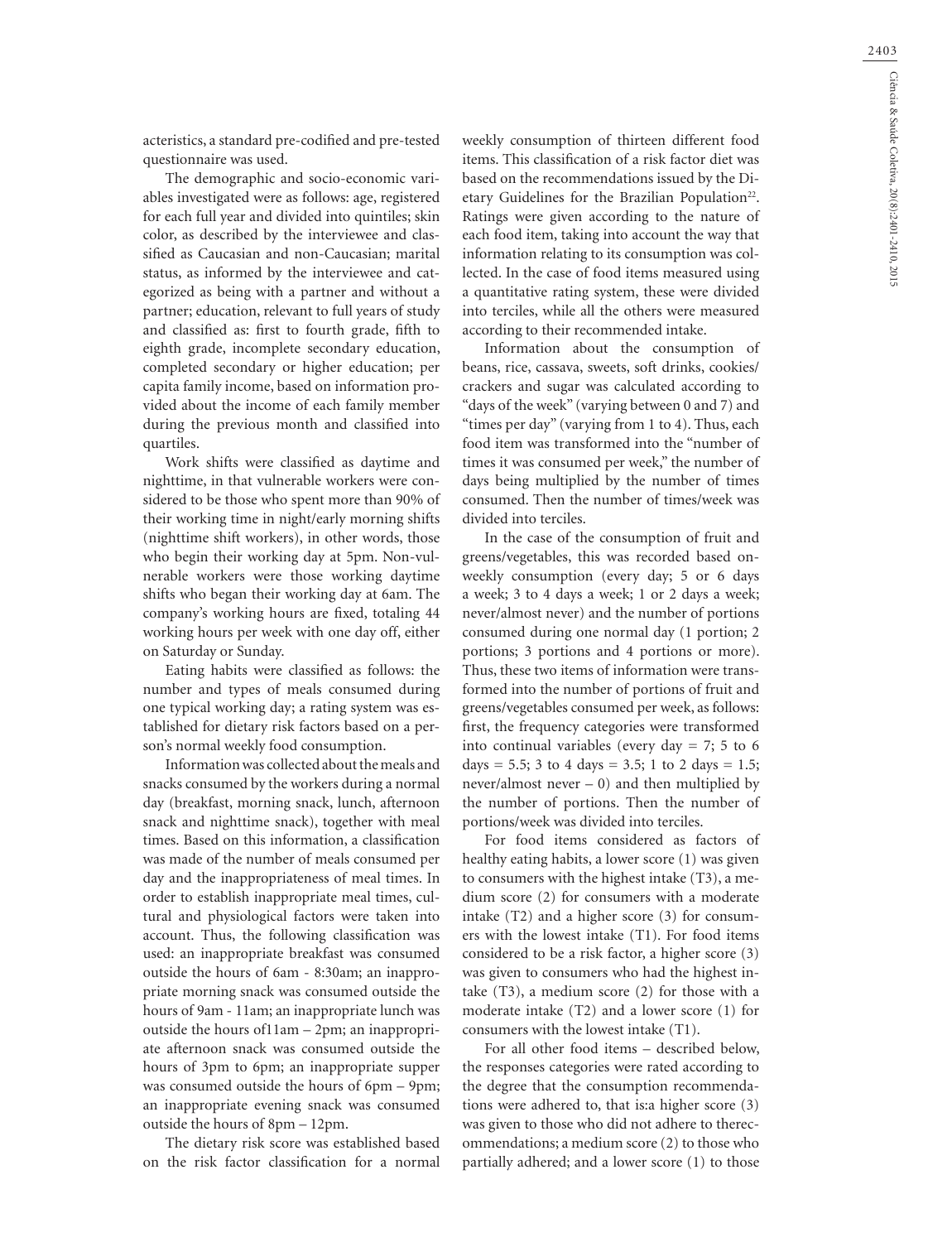who adhered to the recommended intake. Items with response options and their respective scores were as follows:consumption of red meat – fat removed  $(1)$ ; with fat  $(3)$ , do not eat red meat  $(1)$ ; eat chicken – with skin removed (1), with skin (3), do not eat chicken (1); type of fat used in food preparation – lard (3), soya oil (1), sunflower oil (1), maize/corn oil (1), cottonseed oil (1), rapeseed oil (1), margarine (3), olive oil (1), don't know (3);consumption of fried food/processed meat – every day  $(3)$ , 5 to 6 days/week  $(3)$ , 3 to 4 days/week (3), 1 or 2 times/week (2), hardly ever/ never (1).

Thus, the total score was obtained by adding the number of points given to each one of the thirteen food items.The lowest score was 13 points, representing the lowest score for dietary risk; and the maximum score was 39 points, indicating the highest score for dietary risk. The total number of points was divided into a tercile, a "dietary risk" rating being given to those workers who belong to tercile 3 (>=29 points) and the standard category rating refers to individuals with terciles 1 and 2.

Data input was conducted using the Epi Info 6.0 Program in duplicate, and the Stata version 11 program was used for the statistical data analysis.Variables were described by means of absolute and relative frequencies in the association test between socio-demographic variables, and a chi-squared test for heterogeneity was applied to shift workers.

The estimated for crudeand adjusted prevalenceratios and respective confidence intervals of 95% were calculated by means of the Poisson regression method with robust variance – the Wald linear trendtest was used to determine linear trends of association, in all other cases the Wald test was used for heterogeneity. Variables with a significance level of  $p \le 0.20$  in the crude analysis were considered as a potential confounding factor and taken to the multivariable model. A multi-variable test was conducted following the hierarchical concept model, where variables are grouped on the basis of distal and proximal association with the food consumption rating.Variables with a significance level of  $p \le 0.20$  were maintained in the subsequent level of analysis. Thus, the demographic variables (sex, age, skin color and marital status) were mutually adjusted (lst level); socio-economic variables (education and income) and work shifts were adjusted for demographics and mutually (2nd level). Associated factors were considered to be those that had a significance level less than or equal to 5%.

This project was submitted to and approved by the Research Ethics Committee of the University of Vale do Rio dos Sinos, Rio Grande do Sul, Brazil, in accordance with recommendations contained in Resolution 196/9623.

#### **Results**

The final sampleconsisted of workers with an average age of 30.5 (DP:  $\pm$  8.7). Table 1 shows the demographic, socio-economic characteristics and the work shift sample included in this study. Most of the sample consisted of women (65%), those with partners (67%) and who had completed secondary education (48%). With respect to shift workers, 66% of these workers performed their activities at night (information not presented in the Table). Table 1 also shows that there was no significant association between socio-demographic variables and nighttime work.

Table 2 shows the crude and adjusted analyses of the demographic, socio-economic and shift work characteristics with their consumption risk factor ratings. It may be observed that, after adjusting the multivariable model, women had an 18% lower probability than men of a risk factor in their food consumption. The non-Caucasian workers had a 33% lower probability of presenting an outcome. Age presented an inverse relationship with food risk factors, in that individuals aged 40 and over had a nearly 50% lower probability when compared to younger men (aged 18 - 22). Education lost its statistical significance oncethe multivariable model had been adjusted.

Graph 1 shows the number and types of meals consumed during the day according to work shifts. It may be observed that a higher percentage of nighttime workers consumed three or four meals a day, compared to daytime workers. When analyzing the type of meal consumed, it was seen that nighttime workers show a greater incidence of afternoon snack and lunch consumption. On the other hand, daytime workers showed a higher prevalence of breakfast and nighttime snack consumption.

Graph2 shows a prevalence of workers consuming their three main meals a day at inappropriate times. While in 74% of cases daytime workers ate supper at an inappropriate time, almost all nighttime workers consumed breakfast at an inappropriate time.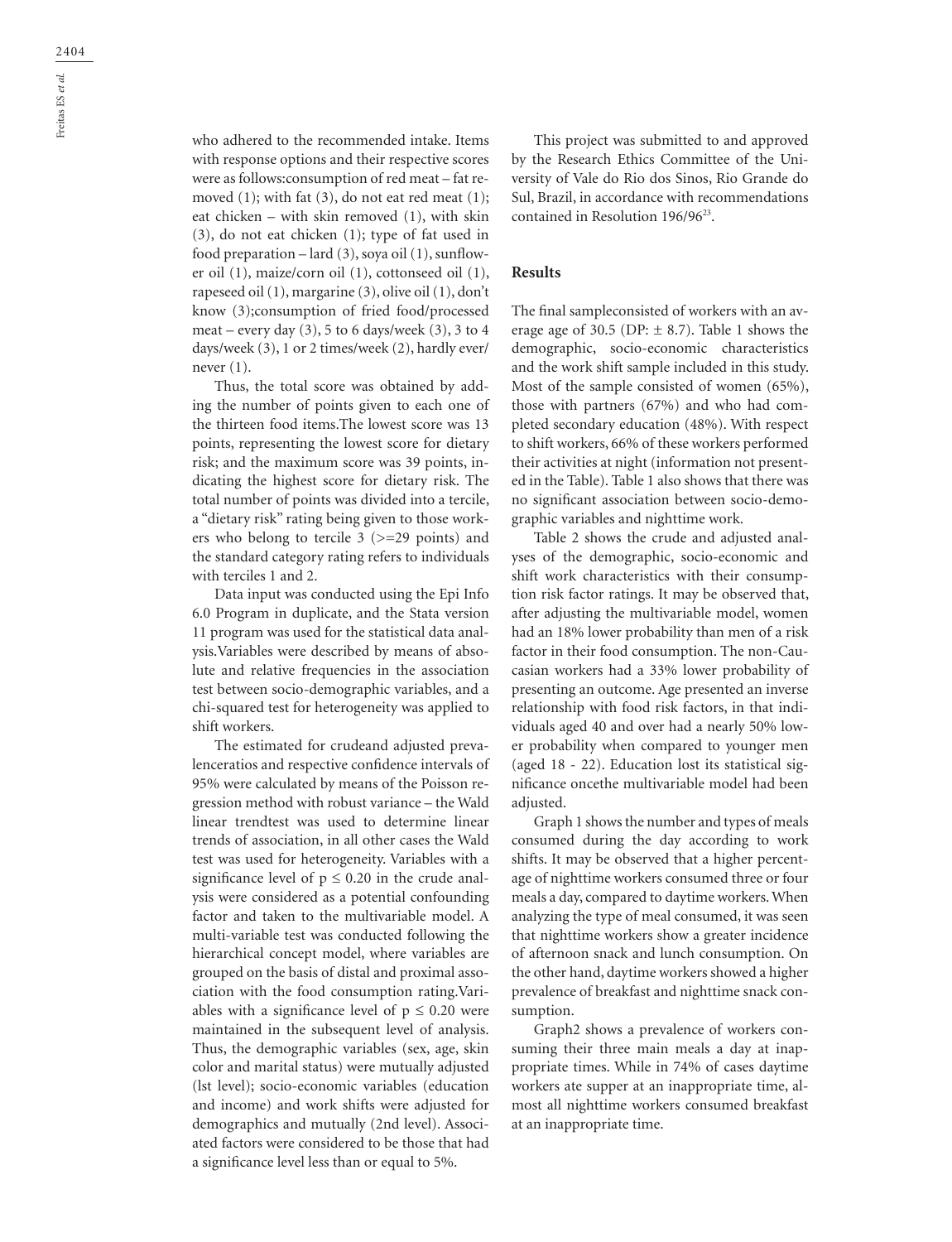2405

| Variable                                | Nighttime shift |               |                   |                      |  |  |  |
|-----------------------------------------|-----------------|---------------|-------------------|----------------------|--|--|--|
|                                         | $(n)$ %         | $\frac{0}{0}$ | (CI 95%)          | p-value <sup>*</sup> |  |  |  |
| Sex                                     |                 |               |                   | 0.184                |  |  |  |
| Male                                    | $(420)$ 35      | 68.81         | $(64.36 - 73.25)$ |                      |  |  |  |
| Female                                  | $(786)$ 65      | 65.01         | $(61.67 - 68.35)$ |                      |  |  |  |
| Age (years) Quintile                    |                 |               |                   | 0.229                |  |  |  |
| $18 - 22$                               | (251) 20.8      | 67.33         | $(61.49 - 73.17)$ |                      |  |  |  |
| $23 - 26$                               | $(258)$ 21.4    | 71.70         | $(66.10 - 77.20)$ |                      |  |  |  |
| $27 - 31$                               | (218) 18.1      | 65.60         | $(59.24 - 71.95)$ |                      |  |  |  |
| $32 - 39$                               | $(246)$ 20.4    | 62.60         | $(56.51 - 68.70)$ |                      |  |  |  |
| 40 or more                              | $(233)$ 19.3    | 63.94         | $(57.73 - 70.15)$ |                      |  |  |  |
| Skin color                              |                 |               |                   | 0.131                |  |  |  |
| Caucasian                               | (1008) 84       | 65.67         | $(62.73 - 68.61)$ |                      |  |  |  |
| Non-Caucasian                           | (195)16         | 70.25         | $(63.79 - 76.73)$ |                      |  |  |  |
| Marital status                          |                 |               |                   | 0.410                |  |  |  |
| Without partner                         | (397) 33        | 64.73         | $(60.00 - 69.45)$ |                      |  |  |  |
| With partner                            | (809) 67        | 67.12         | $(63.88 - 70.36)$ |                      |  |  |  |
| Education (years) Quartile              |                 |               |                   | 0.673                |  |  |  |
| 1st to 4th grade                        | (212)17.6       | 62.73         | $(56.17 - 69.30)$ |                      |  |  |  |
| 5th to 8th grade                        | $(311)$ 25.8    | 67.20         | $(61.95 - 72.45)$ |                      |  |  |  |
| Incomplete secondary education          | $(104)$ 8.6     | 67.31         | $(58.14 - 76.48)$ |                      |  |  |  |
| Completed secondary or higher education | (578)48         | 67.12         | $(58.14 - 76.47)$ |                      |  |  |  |
| Family Income Quartile                  |                 |               |                   | 0.092                |  |  |  |
| I(R\$ < 1,015.00)                       | $(295)$ 24.7    | 64.40         | $(58.91 - 70.00)$ |                      |  |  |  |
| II $(R$1,020.00 - 1,265.00)$            | $(299)$ 25.1    | 63.88         | $(58.40 - 69.35)$ |                      |  |  |  |
| III $(R$1,268.00 - 1,610.00)$           | $(303)$ 25.4    | 65.67         | $(60.30 - 71.05)$ |                      |  |  |  |
| IV (R\$ $> 1,611.00$ )                  | $(295)$ 24.7    | 72.54         | $(67.41 - 77.66)$ |                      |  |  |  |

**Table 1.** Sample distribution and prevalence (CI 95%) of nighttime shift work according to demographic, socioeconomic characteristics among workers in a refrigerated slaughterhouse in the South of Brazil (n = 1,206).

\* Chi-squared Test for heterogeneity.

## **Discussion**

This study investigated the relationship between shift work and the eating habits of workers at a slaughterhouse in southern Brazil. An association was found between shift work and the types of meals, frequencyand times these were consumed. In addition, non-Caucasian, younger workers of the male sex showed a greater probability of presenting food consumption risk factors.

Nighttime workers habitually consume a higher number of meals per day than daytime workers. These findings may be due to the fact that these workers spent more time awake than daytime workers, and consume more snacks between main meals. Nighttime workers also show less prevalence of eating breakfast every day, probably because most of them are asleep when this meal is normally eaten.

Furthermore, when an investigation was made into the times when meals are consumed, it was seen that these were inappropriate, from a physiological and well as cultural point of view:only half the nighttime workers stated that they habitually ate breakfast and, among those who did so, in almost 100% cases, they did so at an inappropriate time.

In addition, the company offers its workers at least one full meal a day, but this meal is also offered at an inappropriate time. For workers who begin their working day in the early morning, a meal is provided at 9:30am, and at 3pm for those who begin working in the late morning, while a meal is provided at midnight for those who begin work in the afternoon.

Increasing the number of meals consumed during the day, as well as skipping breakfast or eating thismeal at an inappropriate time, can represent important risk factors for the health of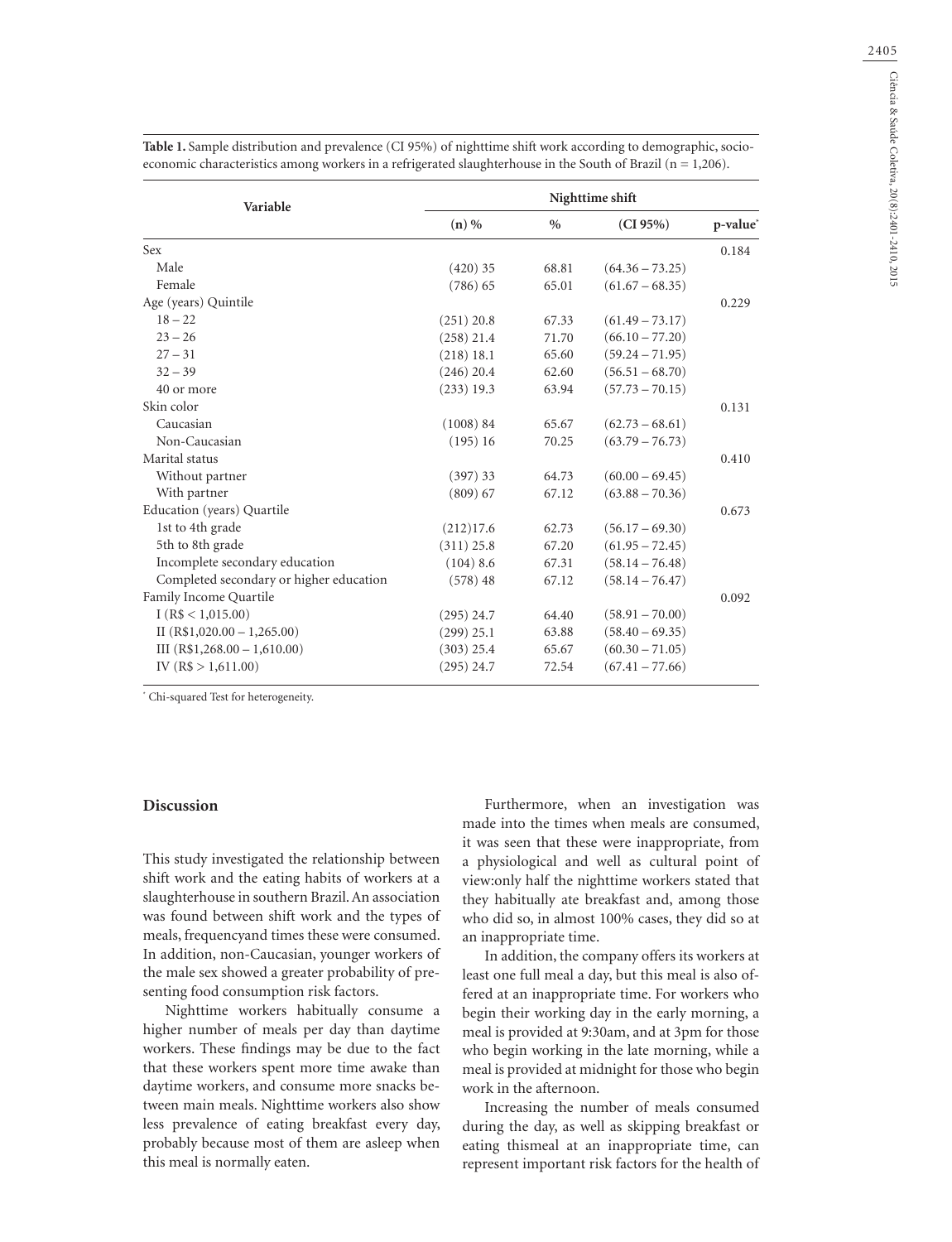| Variable                                | <b>Crude Analysis</b> |                 |                      | <b>Adjusted Analysis</b> |                 |                         |
|-----------------------------------------|-----------------------|-----------------|----------------------|--------------------------|-----------------|-------------------------|
|                                         | <b>PR</b>             | CI 95%          | p-value              | <b>PR</b>                | CI 95%          | p-value                 |
| Sex                                     |                       |                 | $0.031$ <sup>*</sup> |                          |                 | $0.015*$                |
| Male                                    | $\mathbf{1}$          |                 |                      | $\mathbf{1}$             |                 |                         |
| Female                                  | 0.83                  | $(0.71 - 0.98)$ |                      | 0.82                     | $(0.69 - 0.96)$ |                         |
| Age (years) Quintile                    |                       |                 | $< 0.001$ **         |                          |                 | $< 0.001$ <sup>**</sup> |
| $18 - 22$                               | 1                     |                 |                      |                          |                 |                         |
| $23 - 26$                               | 1.05                  | $(0.85 - 1.30)$ |                      | 1                        |                 |                         |
| $27 - 31$                               | 1.00                  | $(0.80 - 1.26)$ |                      | 1.06                     | $(0.85 - 1.31)$ |                         |
| $32 - 39$                               | 0.68                  | $(0.52 - 0.88)$ |                      | 1.00                     | $(0.79 - 1.26)$ |                         |
| 40 or more                              | 0.50                  | $(0.37 - 0.68)$ |                      | 0.67                     | $(0.51 - 0.88)$ |                         |
| Skin color                              |                       |                 | $0.107^*$            | 0.49                     | $(0.35 - 0.67)$ | $0.029*$                |
| Caucasian                               | 1                     |                 |                      |                          |                 |                         |
| Non-Caucasian                           | 0.82                  | $(0.64 - 1.04)$ |                      | 1                        |                 |                         |
| Marital status                          |                       |                 | $0.118^*$            | 0.77                     | $(0.61 - 0.97)$ | $0.959*$                |
| Without partner                         | $\mathbf{1}$          |                 |                      |                          |                 |                         |
| With partner                            | 0.87                  | $(0.74 - 1.03)$ |                      | $\mathbf{1}$             |                 |                         |
| Education (years) Quartile              |                       |                 | $< 0.001$ **         | 0.99                     | $(0.84 - 1.20)$ | $0.064**$               |
| 1st to 4th grade                        | 1                     |                 |                      |                          |                 |                         |
| 5th to 8th grade                        | 1.14                  | $(0.84 - 1.54)$ |                      |                          |                 |                         |
| Incomplete secondary education          | 1.45                  | $(1.03 - 2.07)$ |                      | 1                        |                 |                         |
| Completed secondary or higher education | 1.58                  | $(1.22 - 2.05)$ |                      | 0.92                     | $(0.67 - 1.26)$ |                         |
| Family Income Quartile                  |                       |                 | $0.522*$             | 0.96                     | $(0.66 - 1.40)$ |                         |
| I(R\$ < 1,015.00)                       | 1                     |                 |                      | 1.08                     | $(0.80 - 1.44)$ |                         |
| II $(R$1,020.00 - 1,265.00)$            | 0.95                  | $(0.75 - 1.19)$ |                      |                          |                 |                         |
| III $(R$1,268.00 - 1,610.00)$           | 0.85                  | $(0.67 - 1.08)$ |                      |                          |                 |                         |
| IV (R\$ $> 1,611.00$ )                  | 1.11                  | $(0.90 - 1.38)$ |                      |                          |                 |                         |
| Shift Work                              |                       |                 | $0.816^*$            |                          |                 |                         |
| Daytime shift (from 6am to 2:15pm)      | $\mathbf{1}$          |                 |                      |                          |                 |                         |
| Nighttime shift (from 2:16pm to 5:59am) | 0.98                  | $(0.82 - 1.16)$ |                      |                          |                 |                         |

**Table 2.** Crude and adjusted analyses for eating risk according to demographic, socio-economic and labor characteristics of shift workers in a refrigerated slaughterhouse in the south of Brazil ( $n = 1,206$ ).

a Values (missing information); \* Wald Test for heterogeneity; \*\* Wald Test for linear trend.

In the adjusted analysis, demographic variables (gender, age, skin color and marital status) were adjusted between each other; socioeconomic variables (education and income) and shift work were adjusted for demographic variables and between each other.

these workers. A cross-sectional study, which involved 29,206 male American health professionals, showed that skipping breakfast was associated with an increased risk of type 2 diabetes in males, even after making an adjusted for BMI. The same study found a direct link between eating snacks between meals and the risk of developing type 2 diabetes, though this was based on their BMI19.

In addition, it is known that the circadian rhythm in human beings is regulated by central markers (the central nervous system) and peripheral markers (liver, muscular andadipose and pancreatic cells), and that these markersimpose a 24-hour rhythmic pattern of behavior both in the form of metabolic processes (gluconeogenesis, cholesterol synthesis, insulin secretion), as well as behavioral patterns (sleeping and eating habits) $24$ . That is to say, the time chosen to have meals is not only determined socially, but is also a process that is genetically regulated to ensure that the food eaten favors a person's metabolism. Thus, it is understood that shift workers suffer from disrupted circadian rhythms, and as a result it is impossible for them to consume meals within a "physiologically programmed" timetable. The possible effects of this disruption are metabolic disturbances and even changes to their appetite<sup>25</sup>.

The findings related to the standards of meal consumption found in this study, corroborate other findings in the available literature. Studies show that shift work affects the number of meals and times these are consumed rather than the overall content of a worker's diet<sup>14,25-27</sup>. A French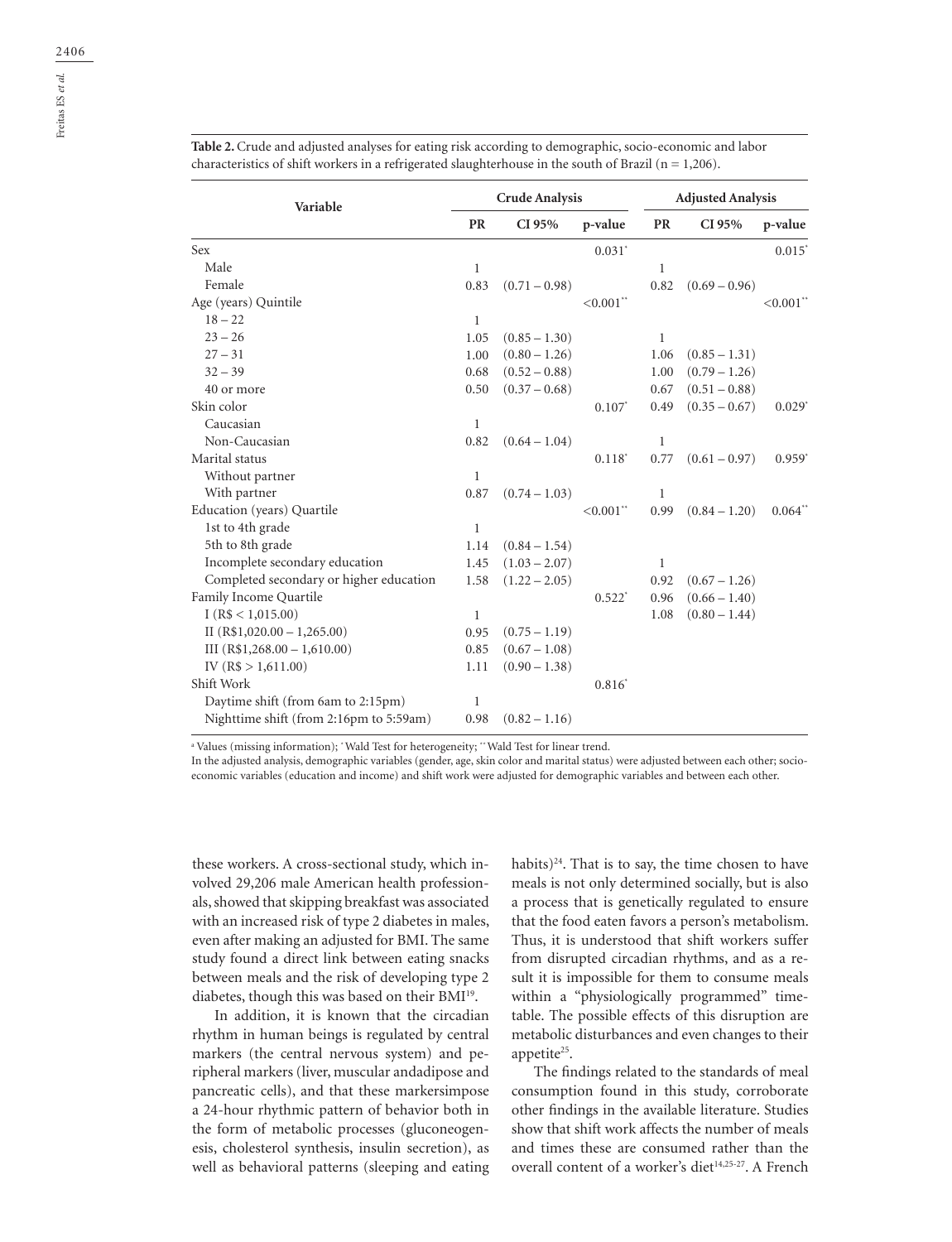

**Graph 1.** Prevalence of the number and type of meals consumed throughout the day in accordance with the shift in workers in a refrigerated slaughterhouse in the south of Brazil ( $n = 1,206$ ).

Caption: " $p < 0.01$ ; "" $p < 0.001$ .



**Graph 2.** Inadequate prevalence in meal times \*\* consumed throughout the day in accordance with the shift in workers in a refrigerated slaughterhouse in the south of Brazil ( $n = 1,206$ ).

Caption:  $p < 0.001$ ;  $p = 0.05$ . \*\*\* considered inadequate when consumed other than at the following times: Breakfast from 6am to 8:30am; lunch from 11am to 2pm; supper from 6pm to 9pm.

study that investigated the number and types of meals consumed by shift workers, found that nighttime workers averaged five or more meals a day, which was higher than the average consumed by daytime workers. However, nighttime shift workers ate breakfast and lunch less often than daytime workers who, in contrast, ate more snacks in between meals<sup>12</sup>. Studies conducted by Sudo and Ohtsuka<sup>18</sup> also found that shift workers showed a low level of adherence to breakfast, with over half of them stated they did not eat this meal.

Reasons given for alterations in the frequency and times shift workers consume their meals remain controversial. While Waterhouse et al.<sup>28</sup> showed that such changes were influenced more by habits and the time workers had available, rather than by alterations to their appetites, in an experimental study, Crispim et al*.* 29 indicated that nighttime shift workers had bigger appetites than day workers.

In this study, women showed less probability of presenting eating risk factors than men – it was also noted that the older a person is, the more this is likely to occur.

A study conducted among Norwegian shift workers confirmed the tendency among women to consume a better quality diet, including fruit and vegetables on a daily basis<sup>30</sup>. In Japan, Kaneko et al.25, using a scoring system, showed that women adopted a more healthy diet.Another study showed that men consumed low levels of healthy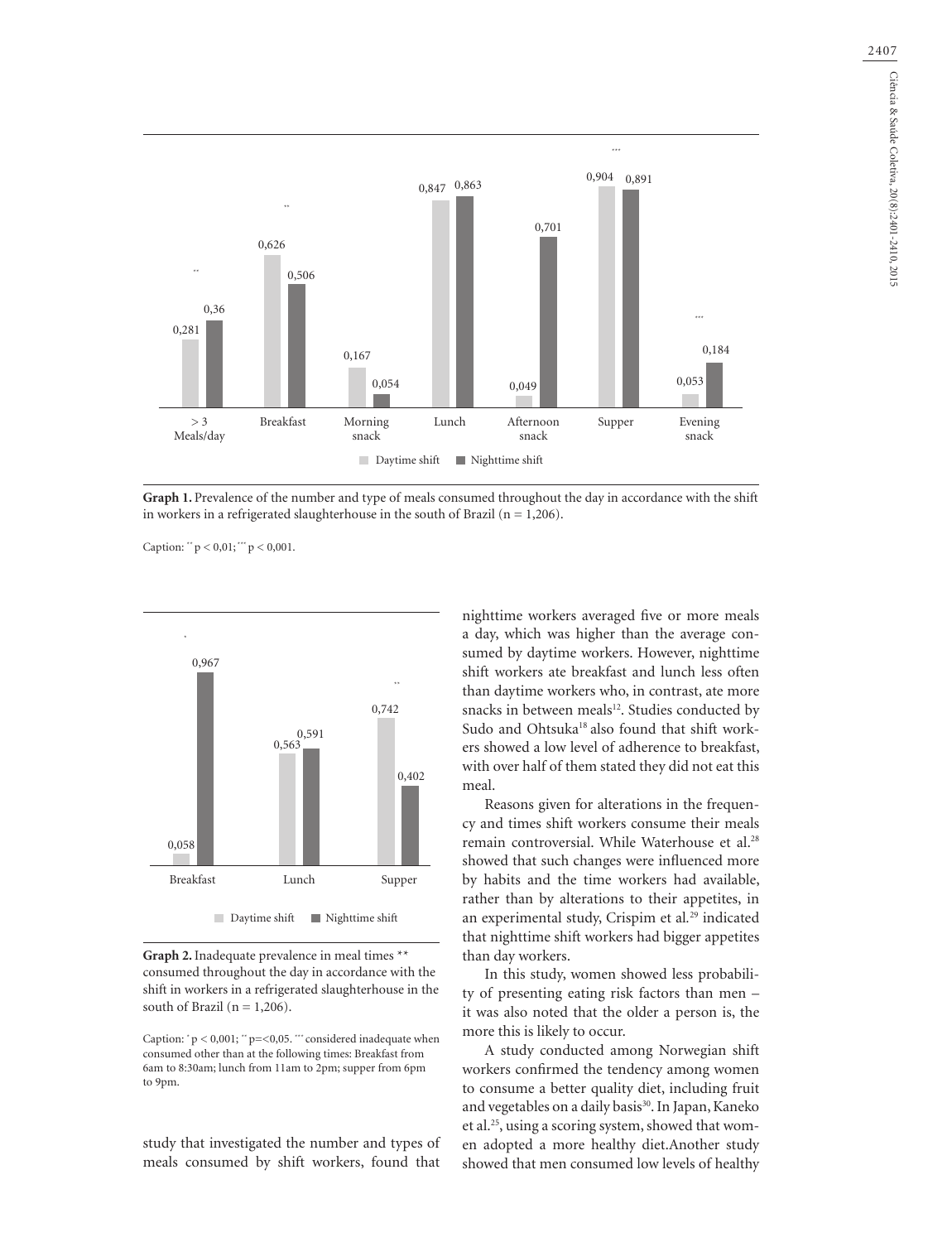foods, such as fruit and vegetables. However, after a multi-variable analysis, the proportion of workers who eat less than one portion of these foods per day was shown to be greater among younger workers, irrespective of their gender<sup>31</sup>. As well as this study, it should be mentioned that Olinto et al.32 had already found evidence, in a cross-sectional study conducted amongyoung adults in southern Brazil,that women and non-Caucasians show a tendency to adopt healthier eating habits.

With respect to age, our finding showed that there is an inverse relationship with eating risk factors.This trend has been noted in several population studies<sup>33-35</sup>, although some were conducted with specific groups, such as samples that included only women<sup>36</sup>. In Europe, Estaquio et al.35 found greater adherence to healthy eating among older individuals. Similar results have been found in Brazil, which indicate that being older is directly associated with consuming more fruit, legumes and vegetables<sup>33-35</sup>. In contrast, Morikawa et al*.* 17 showed that younger workers, aged between 20 and 29, had a total energy consumptionthat was lower than older workers ( $\geq 30$ years of age).

We have also noted studies in the literature that suggest that individuals with a higher level of education tend to have healthier eating habits, consuming more fruit and vegetables and fewer industrialized foods<sup>30,36-38</sup>. However, in our own study it was not possible to observe a relationship between education and food risk factors.

Finally, the fact that at least one main meal is eaten on company premises during working hours may be one of the reasons why it has been difficult to show any differences in the eating habit risk factors among nighttime and daytime shift workers. Thus, at least one daily meal is consumed under similar conditions in the case of all employees. Raulio et al*.* 39 stated, in their study, that the location where meals are consumed within a working environment can contribute towards the well-being and nutritional education of employees and can have significant effects on the health of workers.

Furthermore, it is worth mentioning that, in additionto the fact that there is a scarcity in Brazil of studies that investigate how shift work influences eating habits, this is the first study of its kind in the world that involves slaughterhouse

workers. Brazil is one of the four main pork and poultry producing and exporting countries in the world. This sector therefore generates jobs within the country, with an estimated five hundred thousand at poultry and pig slaughterhouses. At the same time, the media and the government have been denouncing the fact that workers in this sector suffer serious physical and mental illnesses, caused mainly by a combination of having to perform endless repetitive movements and working in a very low-temperature enviornment<sup>40</sup>. These two factors can result in a greater demand for energy, which underlines the importance of studies related to the food consumption of these workers. In addition, shift work represents an occupational risk factor, which is generally neglected by studies involving this sector of society<sup>41</sup>, which affect the health and lives of these workers in ways that are still almost unknown in Brazil.

However, our finding should be interpreted in the light of some of its limitations.We know that there may be errors contained in records based on information gathered in the past, or on biased recollections. It should also be said that it was not the aim of this study to evaluate the consumption of nutrients, but rather to construct a scoring system based on several food products that form an important part of the dietary habits of these workers. In this sense, these scores have been used to characterize their eating habits, since they form a summary-measure of frequently consumed items of food.This score made it possible to group individuals into similar sections and to classify them according to established guidelines for diet risk factors<sup>42,43</sup>.

This research study substantiated the relationship between the demographic characteristics of shift workers (gender, age and skin color), and their food habit risks, as well as show the different standards of meals consumed by these two groups of shift workers. Thus, our findings suggest the need to conduct further studies with workers in other sectors and thereby make it possible to extend our knowledge about the eating habits of workers, so that greater thought can be given to the changes being made within present-day working relationships, which include dealing with these types of precarious life-style habits.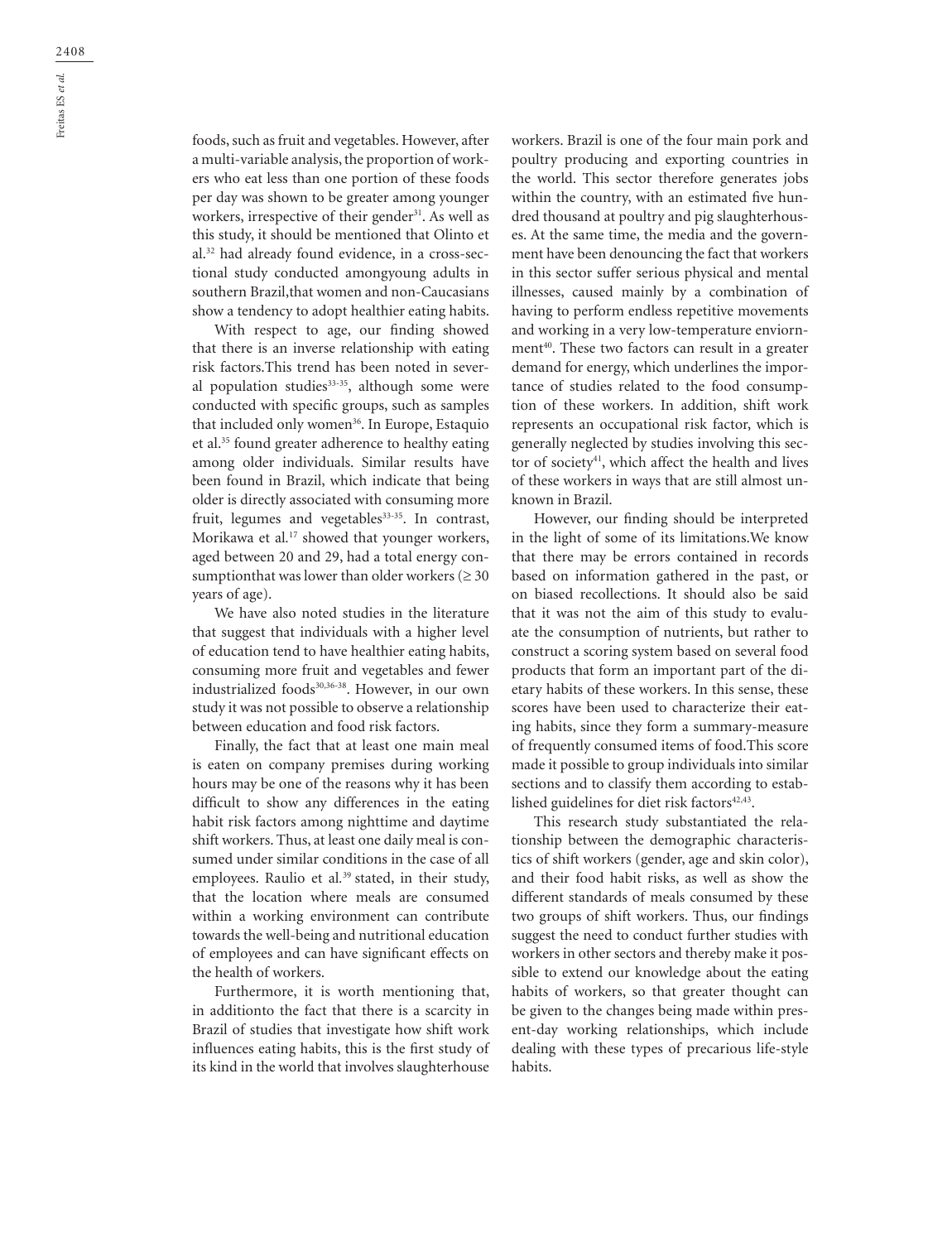### **Collaborators**

ES Freitas and R Canuto took part in the analyses and interpretation of data and preparation of this manuscript. RL Henn contributed towards the project and overall outline as well as provided a critical review of the manuscript. BA Olinto and FM Busnello participated in the critical revision and final approval of the text to be published. JBA Macagnan contributed towards the project and overall outline and in data collection. MP Pattussi contributed substantially to the overall project outline. MTA Olinto is the coordinator of the project and overall outline, also researching data or analyzing and interpreting the same, and in providing a critical review and final approval of the text to be published.

#### **Acknowledgements**

This study was supported by the National Council of Technological and Scientific Development; MTA Olinto and M Pattussi received research productivity grants (CNPq).

#### **References**

- 1. Revel D. Da cidadiania à civilidade. O sofrimento do trabalho. *Rev Brasileira de Sociologia da Emoção* 2002; 1(2):201-220.
- Oliveira L, Carvalho H. A precarização do emprego na Europa. *DADOS - Revista de Ciências Sociais* 2008; 51(3):541-567.  $\mathfrak{2}$
- Fisher FM. As demandas da sociedade atual. In: Fisher 3. FM, Moreno C, Rotenberg L, organizadores. *Trabalho em turnos e noturno na sociedade 24 horas*. São Paulo: Atheneu; 2004. p. 3-17.
- Morshead DM. Stress and shiftwork. *Occup Health Saf* 2002; 71(4):36-38. 4.
- Thomas C, Power C. Shift work and risk factors for cardiovascular disease: a study at age 45 years in the 1958 British birth cohort. *Eur J Epidemiol* 2010; 25(5):305- 314. 5.
- Sahar S, Sassone-Corsi P. Metabolism and cancer: the circadian clock connection. *Nat Rev Cancer* 2009; 9(12):886-896. 6.
- Macagnan J, Pattussi MP, Canuto R, Henn RL, Fassa 7. AG, Olinto MT. Impact of nightshift work on overweight and abdominal obesity among workers of a poultry processing plant in southern Brazil. *Chronobiol int* 2012; 29(3):336-343.
- Stevens RG. Light-at-night, circadian disruption and breast cancer: assessment of existing evidence. *Int J Epidemiol* 2009; 38(4):963-970. 8.
- Frost P, Kolstad HA, Bonde JP. Shift work and the risk 9. of ischemic heart disease - a systematic review of the epidemiologic evidence. *Scand J Work Environ Health* 2009; 35(3):163-179.
- 10. Tenkanen L, Sjoblom T, Kalimo R, Alikoski T, Harma M. Shift work, occupation and coronary heart disease over 6 years of follow-up in the Helsinki Heart Study. *Scand J Work Environ Health* 1997; 23(4):257-265.
- 11. Costa G, Haus E, Stevens R. Shift work and cancer considerations on rationale, mechanisms, and epidemiology. *Scand J Work Environ Health* 2010; 36(2):163- 179.
- Esquirol Y, Bongard V, Mabile L, Jonnier B, Soulat JM, 12. Perret B. Shift work and metabolic syndrome: respective impacts of job strain, physical activity, and dietary rhythms. *Chronobiol Int* 2009; 26(3):544-559.
- 13. Geliebter A, Gluck ME, Tanowitz M, Aronoff NJ, Zammit GK. Work-shift period and weight change. *Nutrition* 2000;16(1):27-29.
- Lennernäs M, Hambraeus L, Akerstedt T. Shift related 14. dietary intake in day and shift workers. *Appetite* 1995; 25(3):253-265.
- Lowden A, Moreno C, Holmbäck U, Lennernäs M, 15. Tucker P. Eating and shift work - effects on habits, metabolism and performance. *Scand J Work Environ Health* 2010; 36(2):150-162.
- Waterhouse J, Bailey L, Tomlinson F, Edwards B, Atkin-16. son G, Reilly T. Food intake in healthy young adults: effects of time pressure and social factors. *Chronobiol Int* 2005; 22(6):1069-1092.
- 17. Morikawa Y, Miura K, Sasaki S, Yoshita K, Yoneyama S, Sakurai M, Ishizaki M, Kido T, Naruse Y, Suwazono Y, Higashiyama M, Nakagawa H. Evaluation of the effects of shift work on nutrient intake: a cross-sectional study. *J Occup Health* 2008; 50(3):270-278.